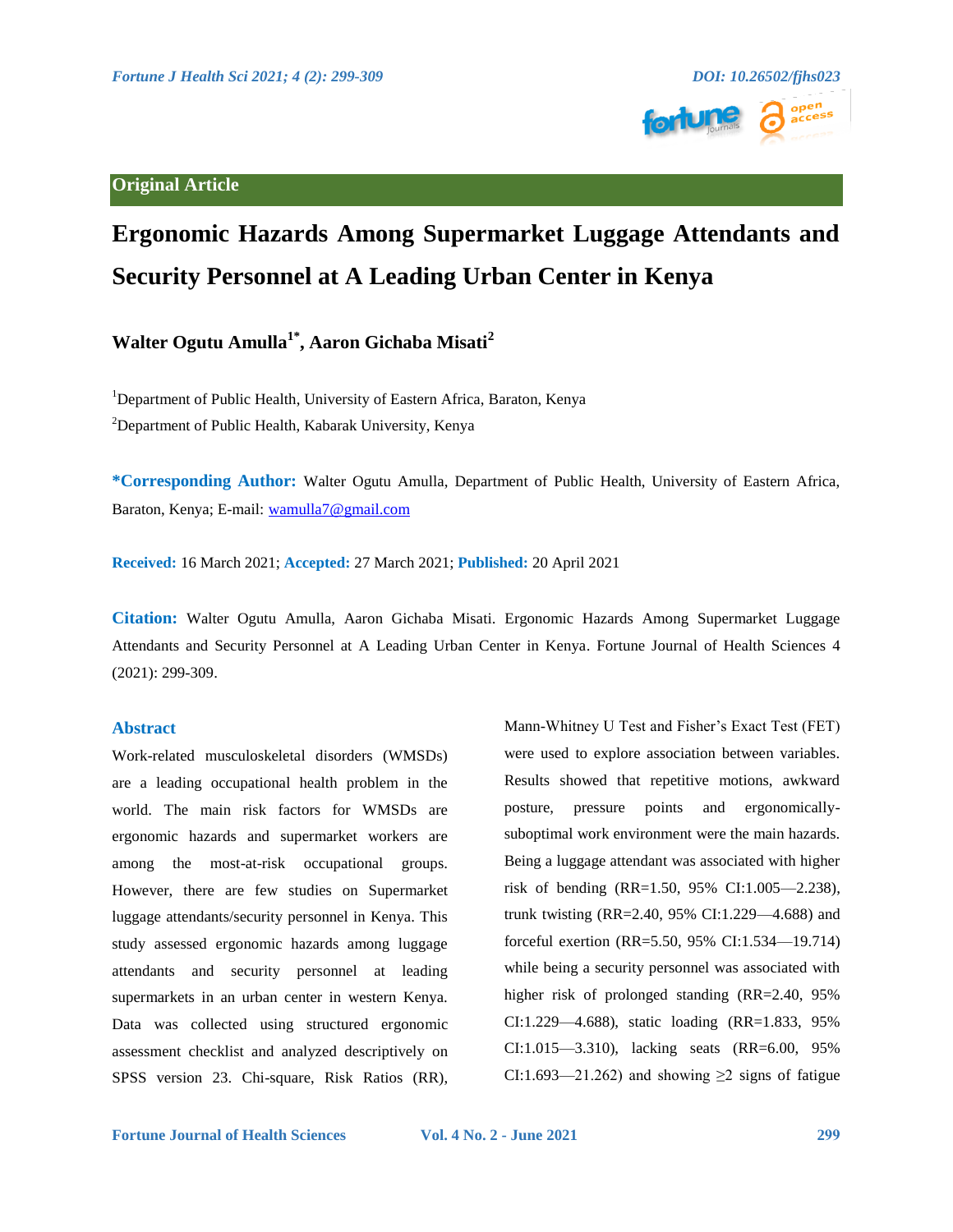(RR=2.50, 95% CI:1.080—5.786). Utilizing sitting opportunity was significantly associated with fewer signs of fatigue ( $p = 0.032$ , FET). Supermarket luggage attendants and security guards were exposed to ergonomic hazards that are established risk factors for work-related musculoskeletal disorders. Supermarket management should take steps to mitigate these risks.

**Keywords:** Ergonomics; Supermarket; Luggage attendant; Security guards

## **Introduction**

The Constitution of the World Health Organization (1946) which entered into force on April 7, 1948 declared that the enjoyment of the highest attainable standard of health is one of the fundamental rights of every human being without distinction of race, religion and political belief, economic or social condition. As labor constitutes a great proportion of adult life, occupational safety and health is evidently one of the key elements in the realization of this aspiration.

Over the years, workplace safety and health has become one of the chief concerns in the public health sphere. The global burden of occupational-related fatalities is estimated at 2.3 million per annum skewed towards the lower-income countries of the world [1] and ergonomic hazards contribute significantly to this burden [2].

In Kenya the situation is even more glaring. According to ILO (2013) most workers in Kenya are left exposed to occupational hazards without intervention. Though the constitution (2010) grants the right of every person to the highest attainable standard of health and reasonable working conditions; and the Occupational Safety and Health Act (2007) stipulates the safety, health and welfare of all workers, these aspirations are yet to be realized

for the laboring population. The Directorate of Occupational Safety and Health Service (DOSHS) which manages occupational safety and health in the country has only 71 professional OSH officers and is represented in only 29 out of the 47 counties [3].

Supermarkets are among the most rapidly growing groceries in developing countries with Kenya being particularly noteworthy [4]. According to Anton and Weeks (2016) [5] supermarket workers are among the occupational groups with especially high rates of work-related musculoskeletal disorders. Nearly 80% of this cadre of workers report musculoskeletal injuries or illness of some sort. As musculoskeletal disorders are among the leading occupational health concerns around the world [6], and coupled with the rising burden of noncommunicable diseases around the world, WMSDs should be accorded more attention than hitherto granted [7,8].

The major risk factors for WMSDs are ergonomic (biomechanical) including awkward postures and repetitive tasks that elicit sudden or continuous strain on workers' musculoskeletal system [9], though psychosocial factors have also been implicated in their etiology [10]. It has thus been reported that physically arduous occupations have markedly high prevalence of MSDs [11]. The economic and social costs of these disorders are enormous [12] though it is contended that the true burden remains unknown and available reports are underestimations [13].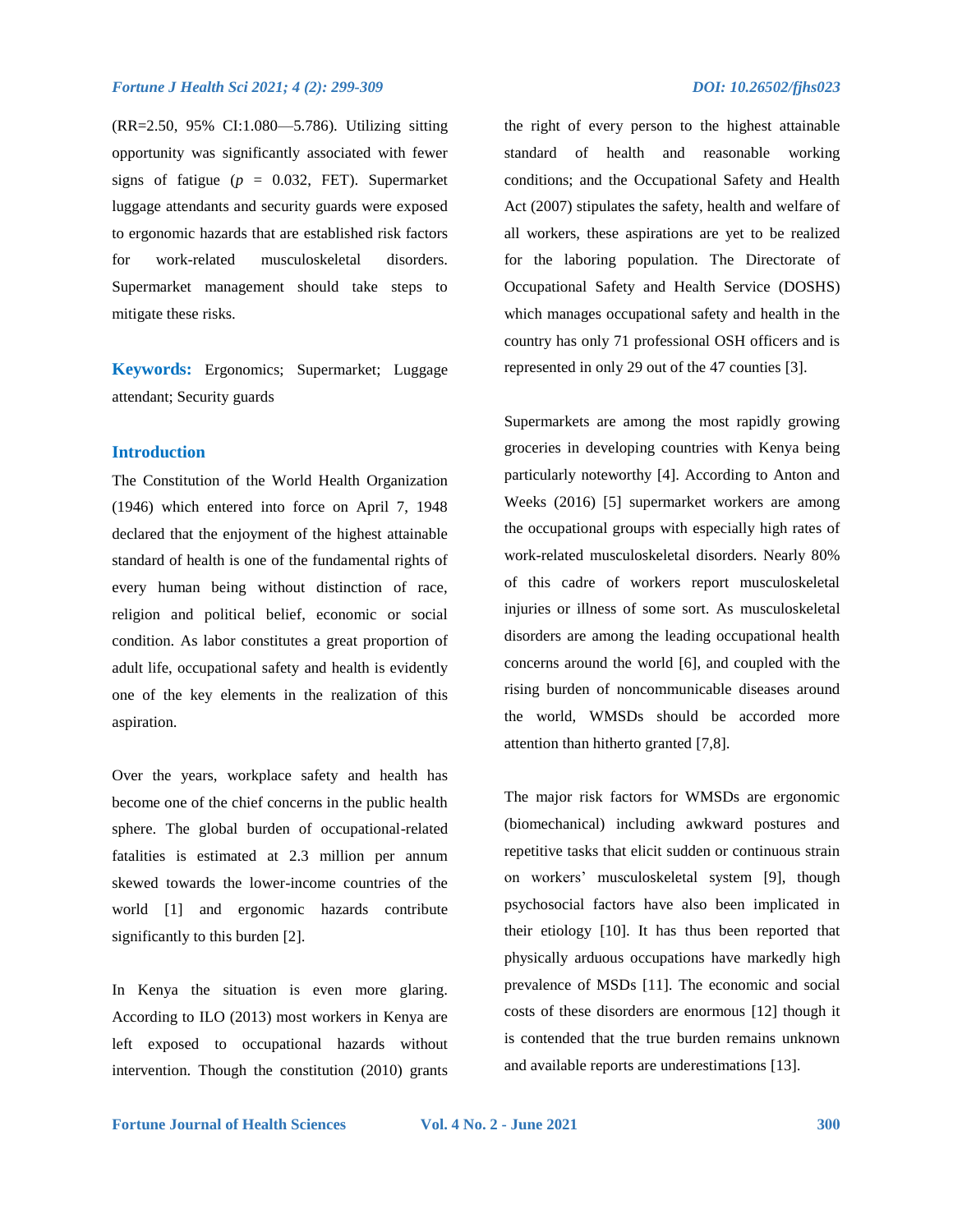Despite this evidence, studies focusing on ergonomic hazards among supermarket attendants are rare not only in Kenya but seemingly the world over. A literature such on PubMed® returned few related but not similar studies [14,15].

While it is true that addressing the challenge requires more than academic research, it is equally true that supporting occupational safety and health research, facilitates changes in the policy environment and the health and safety practices of various occupational groups in developing countries. It is against this backdrop that the present study undertook to assess ergonomic hazards among supermarket luggage attendants and security guards at a leading urban center in Kenya. The specific objectives were 1) to identify the ergonomic hazards among supermarket luggage attendants and security guards and 2) to explore distribution of ergonomic hazards across categories of luggage attendants and security guards.

## **Methods**

#### **Study Area and Design**

The study was conducted at a leading urban center in western Kenya. The urban center serves a population in excess of 400, 000 according to the 2009 census, majority of whom are employed in the informal sector and is an economic hub in the region. The poverty index of the county to which the metropolis belongs is high and has other negative health outcomes. A cross-sectional analytical design was used to document the situation at the time of the study. For ethical reasons, the study area, population and participants were anonymized.

#### **Study Population and Sampling**

The study was conducted in 12 supermarkets located in the urban center. The supermarkets were selected by census method with the aim of including all leading supermarkets in the urban center. The study population (based on physical counts) were 38 consisting of 15 luggage attendants and 23 security guards distributed across all the supermarkets. A convenience sample of 24 participants, consisting of 12 luggage attendants and 12 security guards (one participant per cadre per supermarket), were chosen to represent the population. Where there were present more than one potential participant at the time of data collection, a simple lottery was used to select the subject to be observed.

#### **Survey Instrument**

Data was collected using an observation checklist developed by the researcher based on elaborate literature search and study objectives. The checklist was designed to capture data on geo-demographics (time, place, gender, count, and cadre) and ergonomic hazards (thematized as repetitive motions, awkward posture, pressure points and work environment). Repetitive motions included elbow flexion, shoulder abduction, shoulder flexion, neck flexion/extension and neck rotation/twisting. Awkward posture variables were bending, trunk twisting, overreaching, squatting, and feet-hip alignment standing. Pressure point hazards were grasping, leaning against hard surface, static loading, prolonged standing and forceful exertion. Work environment hazards were confined space, extreme heights (above shoulders/below knees), non-resilient floor and opportunity for sitting. Thematization of ergonomic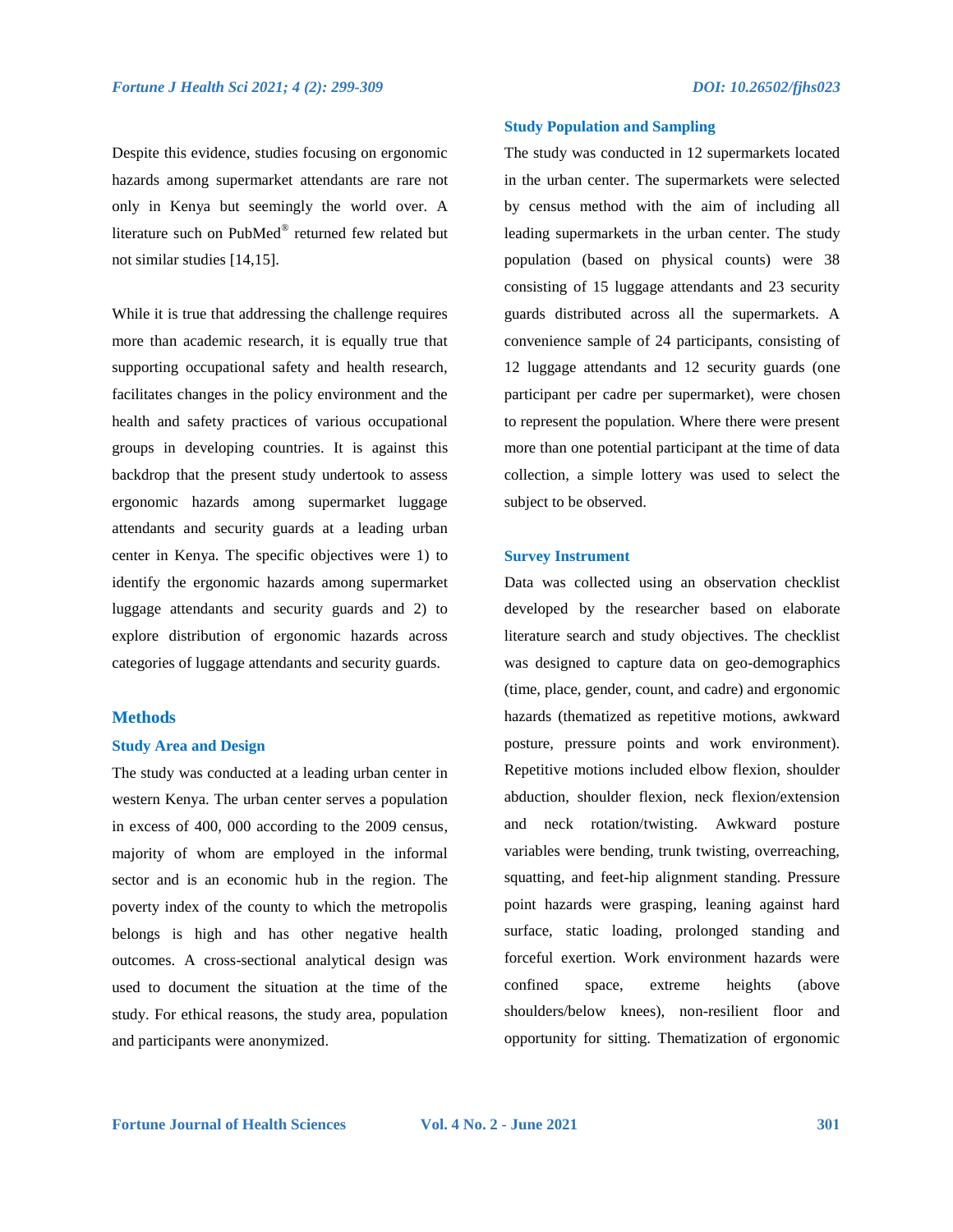hazards was based on a publication by NIOSH (2007).

## **Data Collection Procedure**

Participants were covertly observed for 10-20 minutes per supermarket and the data was electronically captured on Microsoft Word using an android smartphone. Data was collected during business hours extending between 9am-6pm in the months of December 2018 and January 2019.

#### **Statistical Analysis**

Data from the android phone was uploaded into a personal computer, cleaned, printed, coded and entered into SPSS version 23. Supermarkets were anonymized using alphabetical letters, time was coded into morning, afternoon and evening while hazards were dichotomized into yes/no. Cadre was initially coded as luggage  $= 1$ , security  $= 2$  and later reverse-coded to change the base for risk estimates.

For purposes of ranking themes, scores were assigned subjectively based on occurrence of the specific hazards under each ergonomic theme (None=0, Few=2, Most=3 and All= 4) and the mean hazard occurrence score (MHOS) computed as the sum of scores over cases. This procedure facilitated comparison of means across themes and using Mann-Whitney U Test, the distribution of mean occurrence scores was compared across categories of Personnel Cadre. Normality was tested using Shapiro-Wilk test. Pearson chi-square was used to compare distribution of temporo-demographic and ergonomic variables across categories of personnel cadre.

## **Results**

| <b>Test Variable</b> |            | <b>Participant's Cadre</b> |           |                |           |            |
|----------------------|------------|----------------------------|-----------|----------------|-----------|------------|
|                      |            | Luggage                    |           | Security       |           |            |
|                      |            | n/no                       | $\%$ /yes | n/no           | $\%$ /yes | $p(FET)^a$ |
| 1.                   | Gender     |                            |           |                |           |            |
|                      | Male       | 11                         | 91.7      | 5              | 41.7      | $0.027*$   |
|                      | Female     | 1                          | 8.3       | $\overline{7}$ | 58.3      |            |
| 2.                   | Count      |                            |           |                |           |            |
|                      | <b>One</b> | 9                          | 75.0      | $\mathbf{1}$   | 8.3       | $0.003*$   |
|                      | Two        | 3                          | 25.0      | 11             | 91.7      |            |
| 3.                   | Time       |                            |           |                |           |            |
|                      | Morning    | 6                          | 50        | 6              | 50        | 1.000      |
|                      | Afternoon  | $\overline{4}$             | 33.3      | $\overline{4}$ | 33.3      |            |
|                      | Evening    | $\overline{2}$             | 16.7      | $\overline{2}$ | 16.7      |            |

**Table 1:** Distribution of temporo-demographic variables across cadres of personnel

*a. p* values are based on Fisher's Exact Test (FET)

\* Significant at p<0.05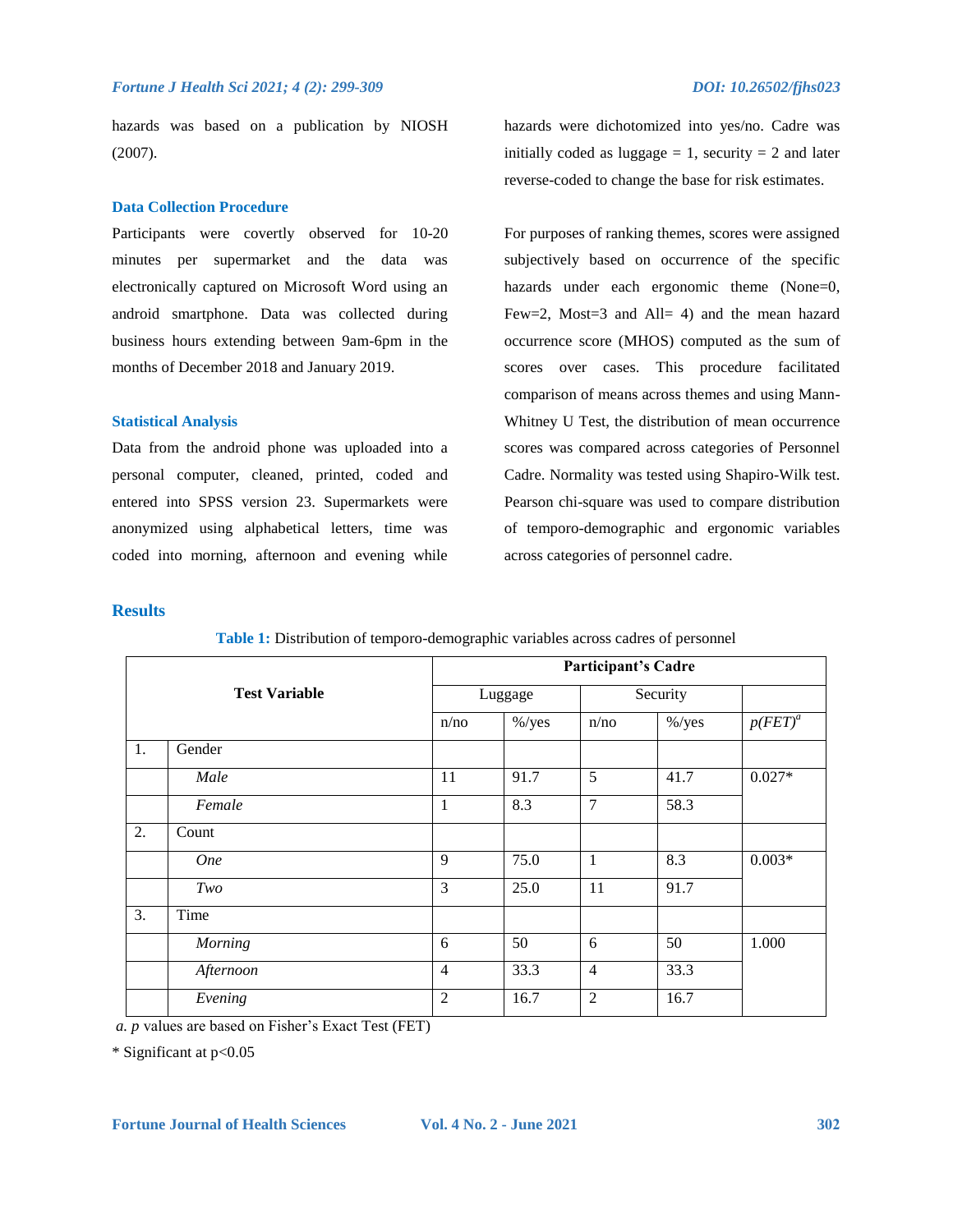The results of Shapiro-Wilk test of normality returned a p value < 0.0005. As a result, the assumption of normality was rejected and nonparametric tests were used in subsequent analyses. As illustrated above (Table 1) there were no

significant differences in observation time across both cadres ( $p = 1.000$ ). Males were the predominant gender observed but security guards were more in pairs than luggage attendants ( $p = 0.003$ ).

|                  |                               |       | <b>Participant's Cadre</b> |        |          |            |  |  |
|------------------|-------------------------------|-------|----------------------------|--------|----------|------------|--|--|
|                  | <b>Test Variable</b>          |       | Luggage                    |        | Security |            |  |  |
|                  |                               | no    | yes                        | no     | yes      | $p(FET)^b$ |  |  |
| 1.               | Repetitive motions            |       |                            |        |          |            |  |  |
|                  | Elbow flexion                 | 0.0%  | 100.0%                     | 8.3%   | 91.7%    | 1.000      |  |  |
|                  | Shoulder abduction            | 0.0%  | 100.0%                     | 8.3%   | 91.7%    | 1.000      |  |  |
|                  | Shoulder flexion              | 0.0%  | 100.0%                     | 8.3%   | 91.7%    | 1.000      |  |  |
|                  | Neck flexion/Extension        | 0.0%  | 100.0%                     | 8.3%   | 91.7%    | 1.000      |  |  |
|                  | <b>Neck Rotation/twisting</b> | 0.0%  | 100.0%                     | 0.0%   | 100.0%   | a.         |  |  |
| 2.               | Awkward posture               |       |                            |        |          |            |  |  |
|                  | <b>Bending</b>                | 0.0%  | 100.0%                     | 33.3%  | 66.7%    | 0.093      |  |  |
|                  | Twisting (trunk)              | 0.0%  | 100.0%                     | 58.3%  | 41.7%    | 0.005      |  |  |
|                  | Overreaching                  | 8.3%  | 91.7%                      | 100.0% | 0.0%     | 0.000      |  |  |
|                  | Squatting                     | 83.3% | 16.7%                      | 100.0% | 0.0%     | 0.478      |  |  |
|                  | Feet-hip alignment standing   | 66.7% | 33.3%                      | 91.7%  | 8.3%     | 0.317      |  |  |
| $\overline{3}$ . | Pressure points               |       |                            |        |          |            |  |  |
|                  | Grasping                      | 0.0%  | 100.0%                     | 0.0%   | 100.0%   | a.         |  |  |
|                  | Leaning against hard surface  | 8.3%  | 91.7%                      | 16.7%  | 83.3%    | 1.000      |  |  |
|                  | Static loading                | 50.0% | 50.0%                      | 8.3%   | 91.7%    | 0.069      |  |  |
|                  | Prolonged standing            | 58.0% | 41.7%                      | 0.0%   | 100.0%   | 0.005      |  |  |
|                  | Forceful exertion             | 8.3%  | 91.7%                      | 83.3%  | 16.7%    | 0.001      |  |  |
| 4.               | Work environment              |       |                            |        |          |            |  |  |
|                  | Confined space                | 16.7% | 83.3%                      | 100.0% | 0.0%     | 0.000      |  |  |
|                  | Extreme heights               | 0.0%  | 100.0%                     | 100.0% | 0.0%     | 0.000      |  |  |
|                  | Non-resilient floor           | 0.0%  | 100.0%                     | 0.0%   | 100.0%   | a.         |  |  |
|                  | Opportunity for sitting       | 16.7% | 83.3%                      | 100.0% | 0.0%     | 0.000      |  |  |

| <b>Table 2:</b> Distribution of hazards across cadres of personnel |  |
|--------------------------------------------------------------------|--|
|--------------------------------------------------------------------|--|

a. statistic not computed because the variable is a constant

*b. p* values are based on Fisher's Exact Test (FET); \* Significant at p<0.05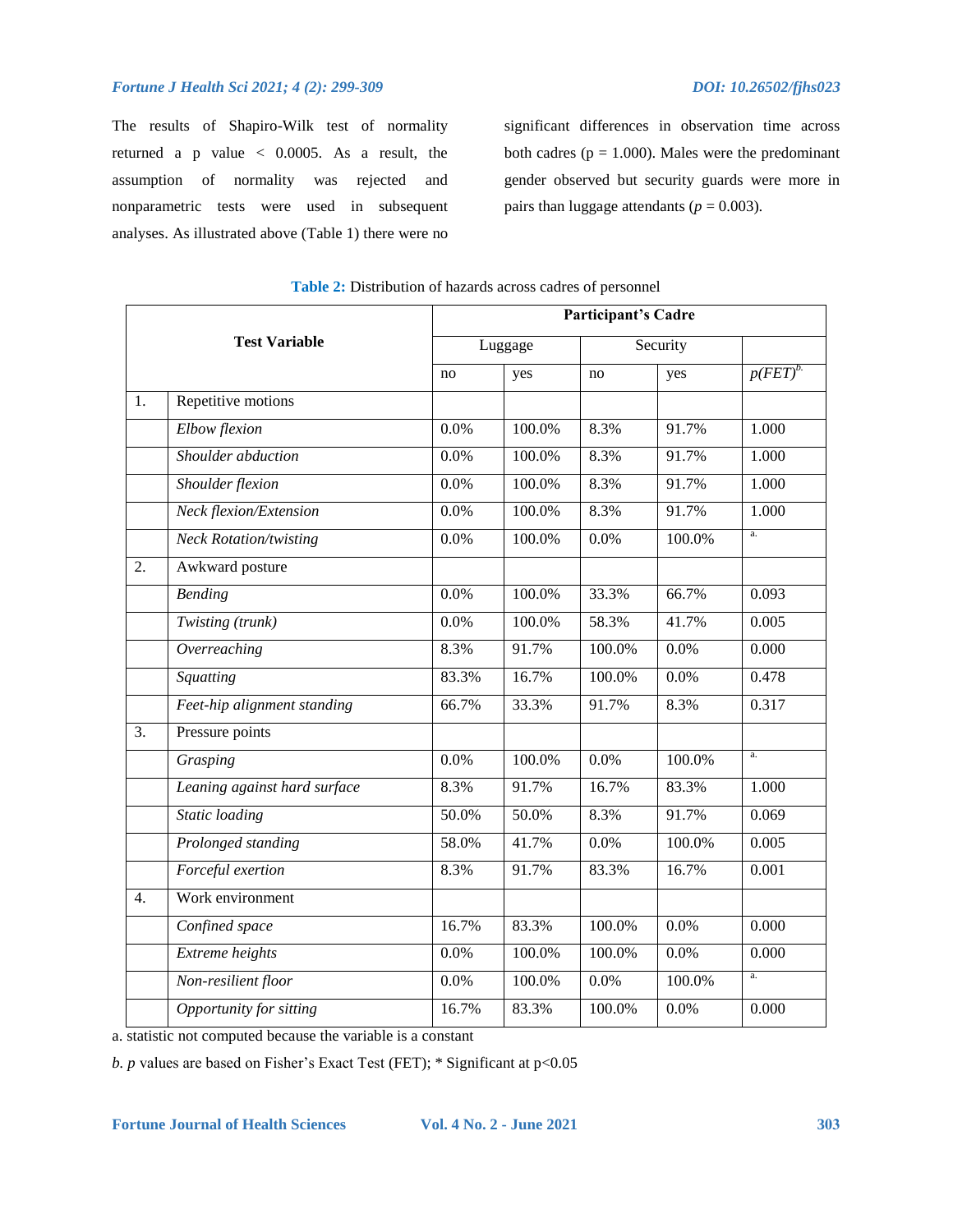In Table 2, trunk twisting, overreaching, forceful exertion, confined space and extreme heights were significantly more common among luggage attendants than security guards. Hazards relating to neck twisting/rotation, grasping and non-resilient floor were equally common to both cadres, hence no variation.

The outcome of scores analysis (Table 3) showed that, overall, repetitive motions had the highest MHOS (3.87) followed by pressure points (3.04), awkward posture (2.66) and finally suboptimal work environment (2.50).

| <b>Table 3:</b> Distribution of mean hazard occurrence scores (MHOS) |  |
|----------------------------------------------------------------------|--|
|----------------------------------------------------------------------|--|

| <b>Theme</b>            | Count | Mean   | Std. Error |
|-------------------------|-------|--------|------------|
| Repetitive Motion       | 24    | 3.8750 | 0.06896    |
| <b>Awkward Posture</b>  | 24    | 2.6667 | 0.11526    |
| Pressure Point          | 24    | 3.0417 | 0.04167    |
| <b>Work Environment</b> | 24    | 2.5000 | 0.13460    |

Further, as illustrated in Figure 1 below, the mean occurrence scores for awkward posture and work environment were significantly higher in luggage attendants than security personnel (U= 16.50, p= 0.001 and U=12.00, p<0.0005, respectively) while

the distribution of repetitive motions and pressure point scores were statistically similar across categories of personnel cadre (p= 0.319 and 0.755 respectively).

| <b>Test Variable</b> | <b>Cohort</b>                 | <b>Reference</b> | <b>RR</b> | 95% CI |        |
|----------------------|-------------------------------|------------------|-----------|--------|--------|
|                      |                               |                  |           | Lower  | Upper  |
| Bending              | $Bending = Yes$               | Security         | 1.50      | 1.005  | 2.238  |
| Trunk twisting       | Twisting $=$ Yes              | Security         | 2.40      | 1.229  | 4.688  |
| Forceful exertion    | Exertion = $Yes$              | Security         | 5.50      | 1.534  | 19.714 |
| Prolonged standing   | $Standing = Yes$              | Luggage          | 2.40      | 1.229  | 4.688  |
| Static loading       | $\text{Loading} = \text{Yes}$ | Luggage          | 1.83      | 1.015  | 3.310  |
| Seat provided        | $S$ eat = No                  | Luggage          | 6.00      | 1.693  | 21.262 |
| Signs of fatigue     | Signs = $\geq$ 2              | Luggage          | 2.50      | 1.080  | 5.786  |

## **Table 4:** Risk estimates across cadres of personnel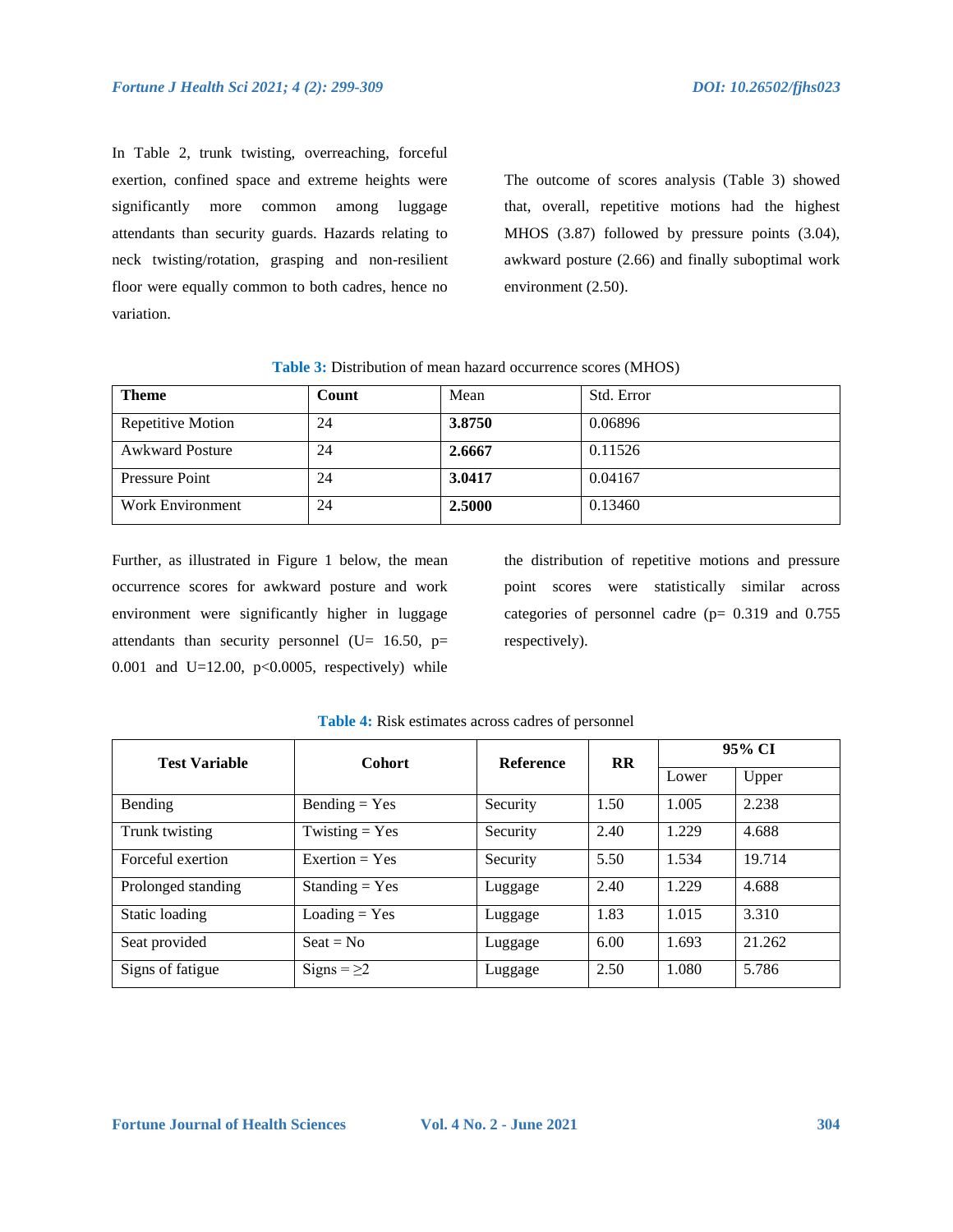| Hypothesis Test Summary                                                |                                                                                               |                                                       |                      |                                          |  |  |  |
|------------------------------------------------------------------------|-----------------------------------------------------------------------------------------------|-------------------------------------------------------|----------------------|------------------------------------------|--|--|--|
|                                                                        | <b>Null Hypothesis</b>                                                                        | Test                                                  | Sig.                 | Decision                                 |  |  |  |
|                                                                        | The distribution of RepMotion<br>Scores is the same across<br>categories of Personnel Cadre.  | Independent-<br>Samples<br>Mann-<br>Whitney U<br>Test | 3191                 | Retain the<br>null<br>hypothesis.        |  |  |  |
| 2                                                                      | The distribution of AwkPosture<br>Scores is the same across<br>categories of Personnel Cadre. | Independent-<br>Samples<br>Mann-<br>Whitney U<br>Test | 6560F-4 <sup>1</sup> | <b>Reject the</b><br>nufl<br>hypothesis. |  |  |  |
| 3                                                                      | The distribution of PresPoint Scores<br>is the same across categories of<br>Personnel Cadre.  | Independent-<br>Samples<br>Mann-<br>Whitney U<br>Test | 7551                 | <b>Retain the</b><br>null<br>hypothesis. |  |  |  |
| 4                                                                      | The distribution of WorkEnv Scores<br>is the same across categories of<br>Personnel Cadre.    | Independent-<br>Samples<br>Mann-<br>Whitney U<br>Test | $2.012F - 41$        | <b>Reject the</b><br>nufl<br>hypothesis. |  |  |  |
| Asymptotic significances are displayed. The significance level is .05. |                                                                                               |                                                       |                      |                                          |  |  |  |
| $1$ Exact significance is displayed for this test.                     |                                                                                               |                                                       |                      |                                          |  |  |  |

**Figure 1:** Mann-Whitney U test for distribution of scores across categories of cadre

The results of risk estimates (Table 4) indicated luggage attendants were at higher risk of bending (RR=1.50, 95% CI:1.005—2.238), trunk twisting (RR=2.40, 95% CI:1.229—4.688) and forceful exertion (RR=5.50, 95% CI:1.534—19.714) while security guards had higher risk of prolonged standing (RR=2.40, 95% CI:1.229—4.688), static loading (RR=1.833, 95% CI:1.015—3.310), lacking seats  $(RR=6.00, 95\% \text{ CI}: 1.693 \text{--} 21.262)$  and showing  $\geq 2$ signs of fatigue (RR=2.50, 95% CI:1.080—5.786).

## **Discussion**

Studies examining ergonomic hazards among supermarket luggage attendants and security guards are very rare. This study aimed to bridge the gap by investigating occurrence and distribution of ergonomic hazards among luggage attendants and security guards working in supermarkets at a leading urban center in western Kenya. The leading

ergonomic hazards pertained to repetitive motions  $(MHOS = 3.875)$  and pressure points  $(MHOS =$ 3.042) while awkward posture and ergonomicallysuboptimal work environment trailed.

The prevalence of ergonomic hazards have been associated with musculoskeletal symptoms in previous studies. Repetitive motion is a risk factor for cumulative stress disorders and repetitive strain injuries [16], with repetitive neck twisting associated with neck musculoskeletal disorders [9]. The high incidence of repetitive motions in this study therefore indicates luggage attendants and security guards are at elevated risk of suffering these disorders. According to summary evidence by Niu (2010) [2], exposure to pressure point hazards can also affect musculo-skeletal, nervous and vascular systems even when incurred only for short periods of time.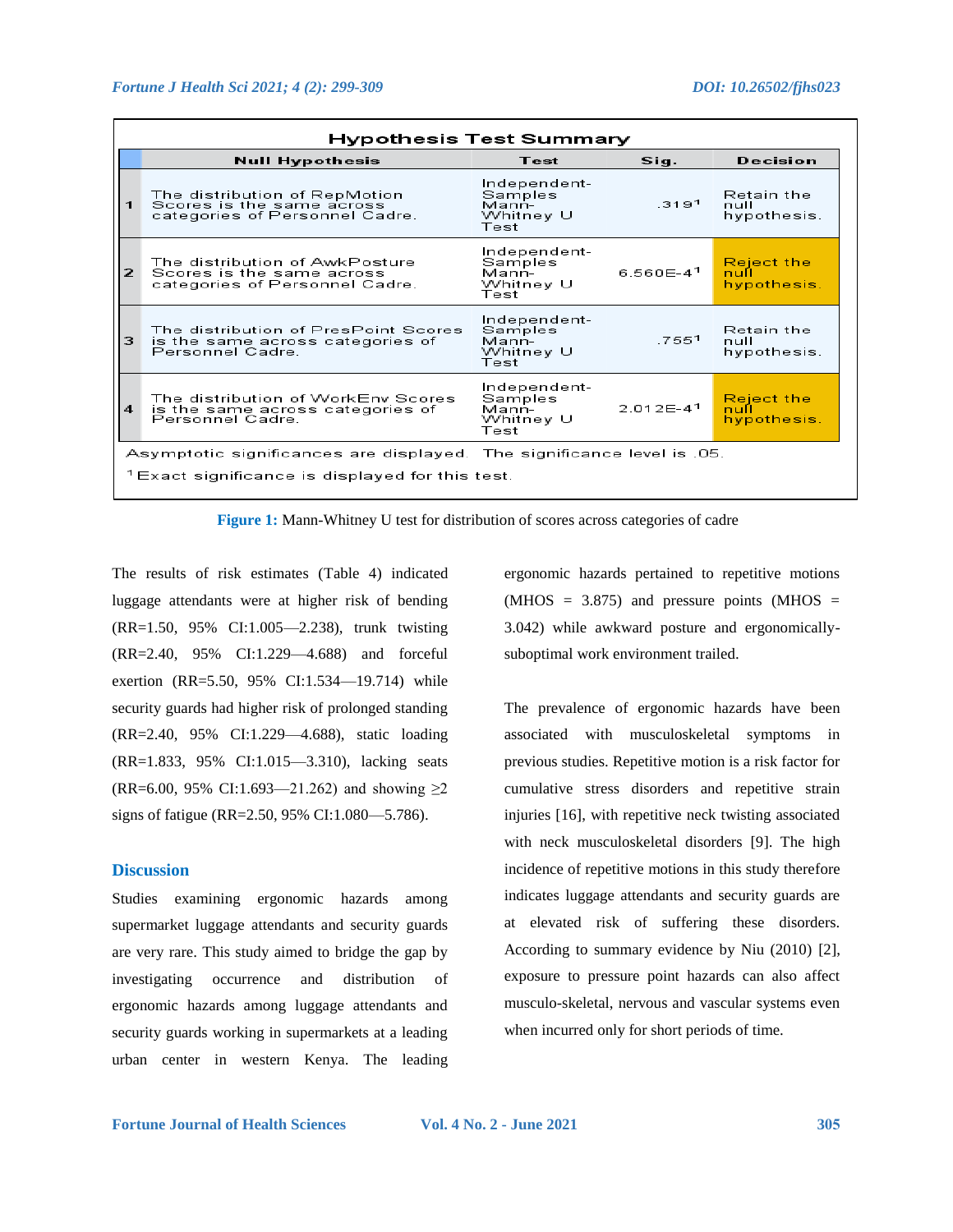In this study, security guards were twice  $(RR = 2.40)$ as likely to experience prolonged standing as luggage attendants. This was due to the fact that none of the security guards observed were provided with seats at their work stations. This is further worsened by the observation that the floors on which they stood were all non-resilient. These findings are contrary to best practices in occupational ergonomics. It is required that workers at risk of prolonged standing should, among other interventions, be provided with seats and anti-fatigue mats [17,18].

Further, prolonged standing has been associated numerous adverse health outcomes including with musculo-skeletal disorders, varicose veins and nocturnal leg cramps in a number of studies [17,19]. Based on the findings of this study, it is reasonable to argue that security guards working in supermarkets are at risk of suffering these morbidities due to their exposure to prolonged standing. This may also explain the observation that security guards were more than twice  $(RR = 2.50)$  as likely to exhibit more signs of fatigue compared to luggage attendants.

Compared to security guards, luggage attendants were five times  $(RR = 5.5)$  more likely to be exposed to forceful hand exertions. This was due to the fact that the nature of their work required frequent lifting of weights involving client luggage. A pooled study conducted among US workers from several industries associated forceful hand exertion with incidence of carpal tunnel syndrome[20].

Likewise a prospective study by Burt et al., (2013) [21] also implicated forceful exertion in the development of carpal tunnel syndrome even if the activity only occurs in 20% of the work-shift. Other studies have linked forceful exertion with increased risk to musculo-skeletal disorders of the shoulder according to Cutlip and colleagues (2015) [22]. Moreover, according to Nimbarte (2014) [23], epidemiological evidence also links forceful exertion with musculo-skeletal disorders of the neck. In the context of these evidences, the finding of this study suggests that supermarket luggage attendants may be at elevated risk of carpal tunnel syndrome as well as musculo-skeletal disorders of neck and shoulders due to their observed exposure to forceful hand exertion.

This study also found that on ergonomic principles, the work environment for luggage attendants was significantly poorer than for security guards  $(U=12.00, p<0.0005)$ . This was due to the fact that two of the four individual constructs under work environment (*confined space* and *extreme heights*) only occurred among luggage attendants with the third (non-resilient floor) being equally common to both cadres. In literature, extreme heights (*below knees* and *above shoulders*) necessitates frequent bending and overreaching which are risk factors for lower back pain as well as disorders of neck and shoulders [24], while working in confined spaces exposes workers to risks of accidents and poor air quality [25].

## **Conclusion and Recommendations**

This study established occurrence of ergonomic hazards among supermarket luggage attendants and security guards in the study area. Distribution of hazards differed significantly across cadres with some hazards affecting one occupational cadre than the other. It is necessary for supermarket managers to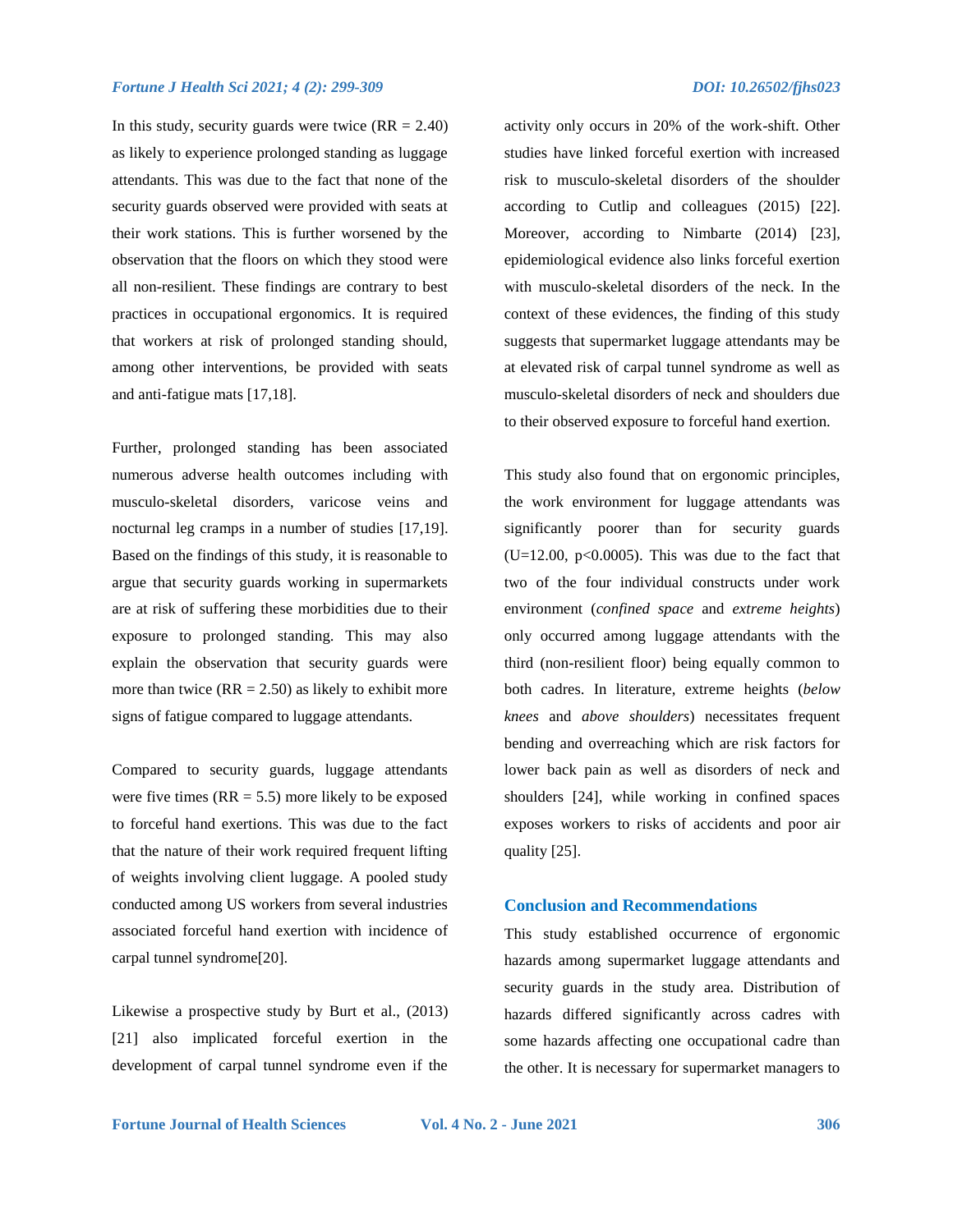## *Fortune J Health Sci 2021; 4 (2): 299-309 DOI: 10.26502/fjhs023*

take mitigation measures to rectify the situation. Further research to document work-related musculoskeletal disorders among supermarket luggage attendants and security guards is recommended. A similar survey should also be conducted in other Kenyan urban centers to enlarge the evidence base.

Some suggestions on mitigation include:

- Providing instruction on proper work practices and the use of rest breaks.
- Golfer's lift training for work requiring forward bending bending/overreaching.
- Changing working positions frequently to minimize working in one position for long duration.
- Using a foot rail or portable footrest to shift body weight from between legs.
- Installing pass-through metal detectors to replace hand-held ones.
- Providing seats designed to support sitworking.

**Conflict of Interest:** The authors declare no conflict of interest

# **References**

- 1. Takala J, Hämäläinen P, Saarela KL, et al. Global estimates of the burden of injury and illness at work in 2012. Journal of Occupational and Environmental Hygiene 11 (2014): 326- 337.
- 2. Niu S. Ergonomics and occupational safety and health: An ILO perspective. Applied Ergonomics 41 (2010): 744- 753.
- 3. Kituyi B. National Profile on Occupational Safety and Health–Kenya. International Labour Office, Geneva. Republic of Kenya–Ministry of Labour (2013).
- 4. Demmler KM, Klasen S, Nzuma JM, et al. Supermarket purchase contributes to nutrition-related non-communicable diseases in urban Kenya. PloS One 12 (2017): e0185148.
- 5. Anton D, Weeks DL. Prevalence of work-related musculoskeletal symptoms among grocery workers. International Journal of Industrial Ergonomics 54 (2016): 139-145.
- 6. Van Der Beek AJ, Dennerlein JT, Huysmans MA, et al. A research framework for the development and implementation of interventions preventing work-related musculoskeletal disorders. Scandinavian Journal of Work, Environment & Health (2017): 526-539.
- 7. Benziger CP, Roth GA, Moran AE. The global burden of disease study and the preventable burden of NCD. Global Heart 11 (2016): 393-397.
- 8. Hoy D, Geere JA, Davatchi F, et al. A time for action: opportunities for preventing the growing burden and disability from musculoskeletal conditions in low-and middle-income countries. Best Practice & Research Clinical Rheumatology 28 (2014): 377- 393.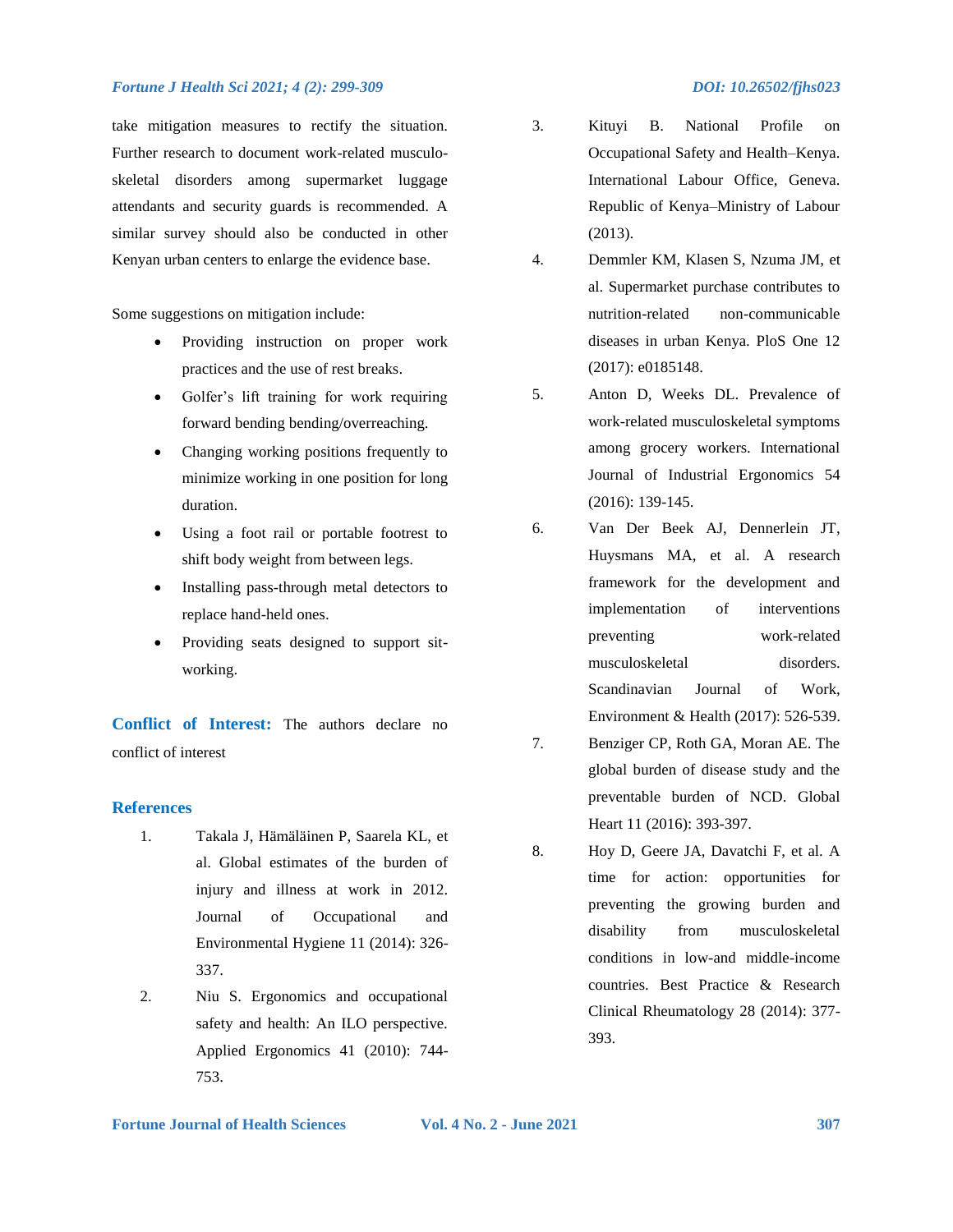## *Fortune J Health Sci 2021; 4 (2): 299-309 DOI: 10.26502/fjhs023*

- 9. Nordander C, Hansson GÅ, Ohlsson K, et al. Exposure–response relationships for work-related neck and shoulder musculoskeletal disorders–Analyses of pooled uniform data sets. Applied Ergonomics 55 (2016): 70-84.
- 10. Bernal D, Campos-Serna J, Tobias A, et al. Work-related psychosocial risk factors and musculoskeletal disorders in hospital nurses and nursing aides: a systematic review and meta-analysis. International Journal of Nursing Studies 52 (2015): 635-648.
- 11. Rasmussen CD. Is job rotation effective for prevention of work-related musculoskeletal disorders and sick leave? (2017).
- 12. Liu HC, Cheng Y, Lin HH. 719 Estimating disease burdens and health care costs of work-related musculoskeletal disorders in taiwan. Occupational and Environmental Medicine 75 (2018).
- 13. Schulte PA, Pana-Cryan R, Schnorr T, et al. An approach to assess the burden of work-related injury, disease, and distress. American Journal of Public Health 107 (2017): 1051-1057.
- 14. Anthony Ryan G. The prevalence of musculo-skeletal symptoms in supermarket workers. Ergonomics 32 (1989): 359-371.
- 15. Violante FS, Graziosi F, Bonfiglioli R, et al. Relations between occupational, psychosocial and individual factors and three different categories of back

disorder among supermarket workers. International Archives of Occupational and Environmental Health 78 (2005): 613-624.

- 16. Oyewole SA. Enhancing ergonomic safety effectiveness of repetitive job activities: prediction of muscle fatigue in dominant and nondominant arms of industrial workers. Human Factors and Ergonomics in Manufacturing & Service Industries 24 (2014): 585-600.
- 17. Waters TR, Dick RB. Evidence of health risks associated with prolonged standing at work and intervention effectiveness. Rehabilitation Nursing 40 (2015): 148-165.
- 18. Wiggermann N, Keyserling WM. Effects of anti-fatigue mats on perceived discomfort and weightshifting during prolonged standing. Human Factors 55 (2013): 764-775.
- 19. Coenen P, Parry S, Willenberg L, et al. Associations of prolonged standing with musculoskeletal symptoms—a systematic review of laboratory studies. Gait & Posture 58 (2017): 310-318.
- 20. Harris-Adamson C, Eisen EA, Kapellusch J, et al. Biomechanical risk factors for carpal tunnel syndrome: a pooled study of 2474 workers. Occupational and Environmental Medicine 72 (2015): 33-41.
- 21. Burt S, Deddens JA, Crombie K, et al. A prospective study of carpal tunnel syndrome: workplace and individual risk factors. Occupational and

**Fortune Journal of Health Sciences Vol. 4 No. 2 - June 2021 308**